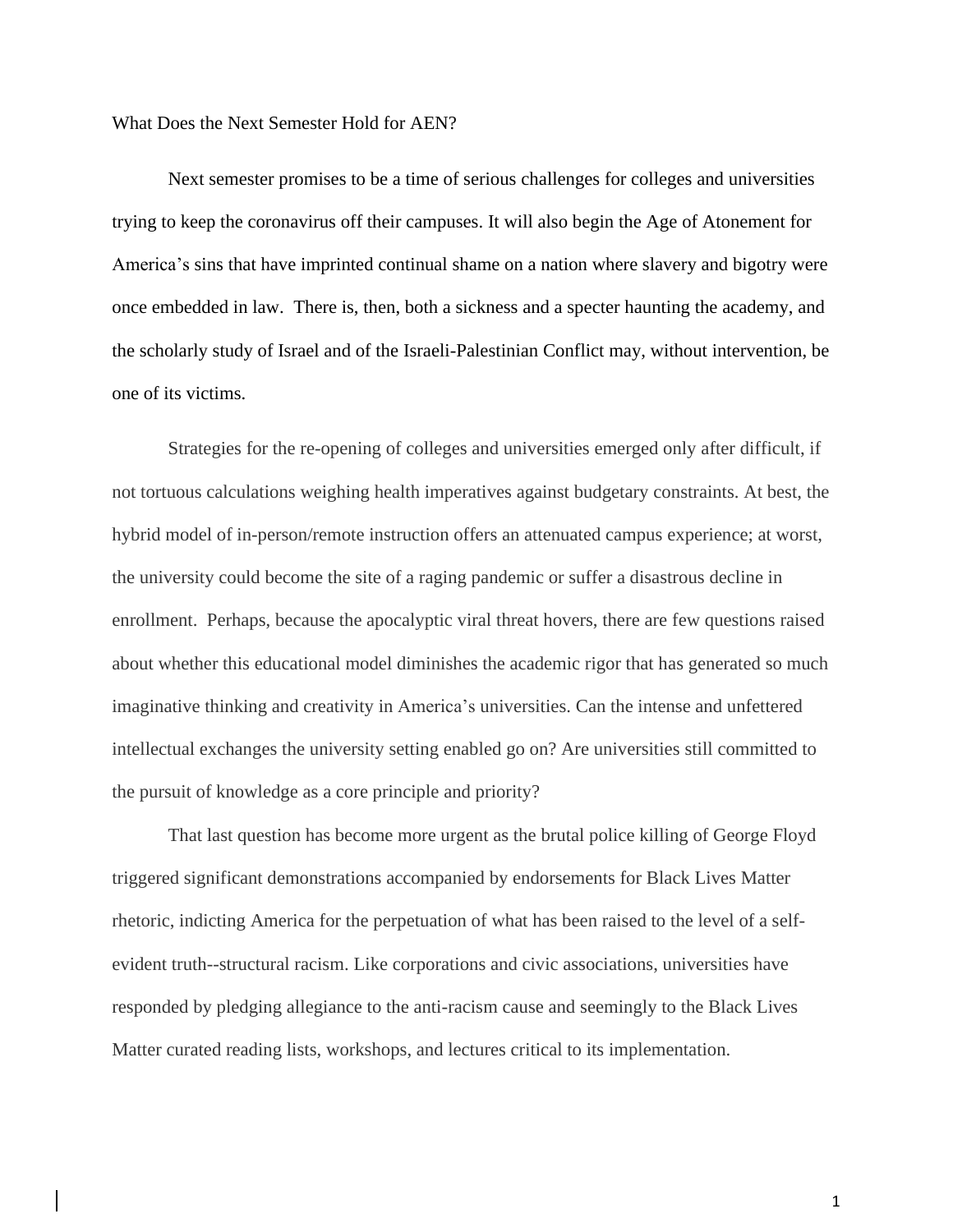Black Lives Matter has channeled discontent into what some claim is a revolutionary energy embracing a radical vision for the future. "The Left Is Remaking the World" proclaimed a recent headline in a *New York Times* essay.<sup>1</sup> Where its repeated cry to "defund the police" will take America is uncertain, but where the winds of change are trying to blow the nation's campuses is no mystery.

Even before the virus wreaked its global havoc, Lee Bollinger promised that Columbia University would "bridge the world of scholarly endeavor with that of action and implementation."<sup>2</sup> Not to be outdone, Wesleyan's President, Michael Roth, has recently called on universities to 'do more' than simply support 'free inquiry and expression in the abstract".<sup>3</sup> A binary philosophical view of racism appears to have taken hold of hundreds of faculty and students at Princeton who have advanced a proposal that includes monitoring classes and research to ensure compliance with newly developed norms for long overdue social change. One critical letter—not disputing that racism is a pressing problem but contesting how best to deal with it—triggered the very kind of virtual civil war the distinguished member of the faculty feared if the proposal became academic orthodoxy.<sup>4</sup> It also brought him public condemnation from Princeton's President who instantly transformed someone of international scholarly renown into the campus's latest public enemy.<sup>5</sup> Consider that the President took time out to give official momentum to a chorus of outrage descending on the professor while engaged in weighty reflections on matters of life and death for Princeton, as an institution and as a community. While calls for political activity coincide, in some instances, with statements supportive of

<sup>1</sup> Amna A. Akbar, "The Left Is [Remaking](about:blank) the World," *The New York Times*, July 11, 2020.

<sup>&</sup>lt;sup>2</sup> ["Announcing](about:blank) the Columbia Climate School," July 10, 2020.

<sup>&</sup>lt;sup>3</sup> Michael S. Roth, 'Higher Education Needs [Antifascism](about:blank) Now,' July 2, 2020.

<sup>4</sup> Joshua T. Katz, "A Declaration of [Independence](about:blank) by a Princeton Professor" *Quillette*, July 8, 2020.

<sup>5</sup> "The Speech Police at [Princeton,](about:blank)" *Wall Street Journal*, July 14. 2020.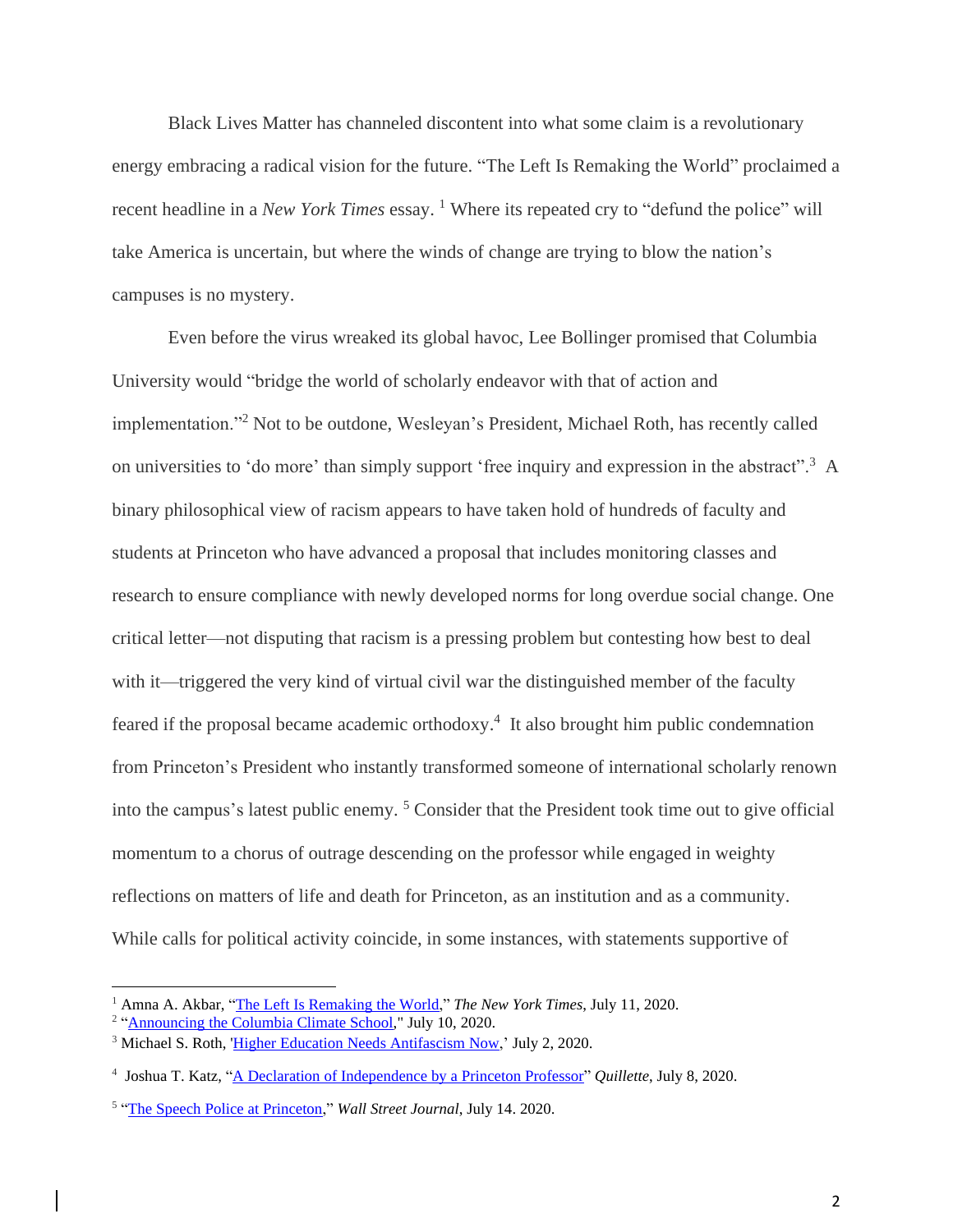intellectual diversity, the currents for making amends in the progressive stream may be difficult to hold back particularly if they are viewed as the campus common ground.<sup>6</sup>

That those of us seeking to preserve the academic study of any topic, let alone of Israel and the Israeli-Palestinian Conflict have reasons to worry is saying nothing new, but that we should prepare for more assaults and fewer defenses is worth pondering. Atonement for structural racism unleashed to purify the universities now has a sacred status notwithstanding the core academic principles tossed aside or the lives upended in the course of its consecration. Will university leaders be willing to oppose Twitter mobs and hashtags that go 'viral' in attacking those who resist 'taking the knee' to these commandments or will they succumb to them as the option least likely to run afoul of an increasingly mandatory discourse? Because so many of us are confined to an online reality where digital remarks can deliver validation akin to a feel-good dopamine hit, we have to be ever vigilant not to surrender values or allow them to bend beyond recognition.

The so-called moral clarity on racism has already drawn in groups like Students for Justice in Palestine and Jewish Voice for Peace that have long advocated for boycotting Israeli institutions of higher learning and for not allowing students to receive credit for study abroad programs at Israeli universities. Given the viral spread, programs for study abroad are likely to be suspended temporarily, but a pause will probably not deter groups from attempting to prevent the resumption of such ties once the health emergency is lifted.

## **SEARCH FOR ALLIES:**

<sup>6</sup> Michael S. Roth, "Will The Pandemic Blow Up College in [America?"](about:blank) *Politico*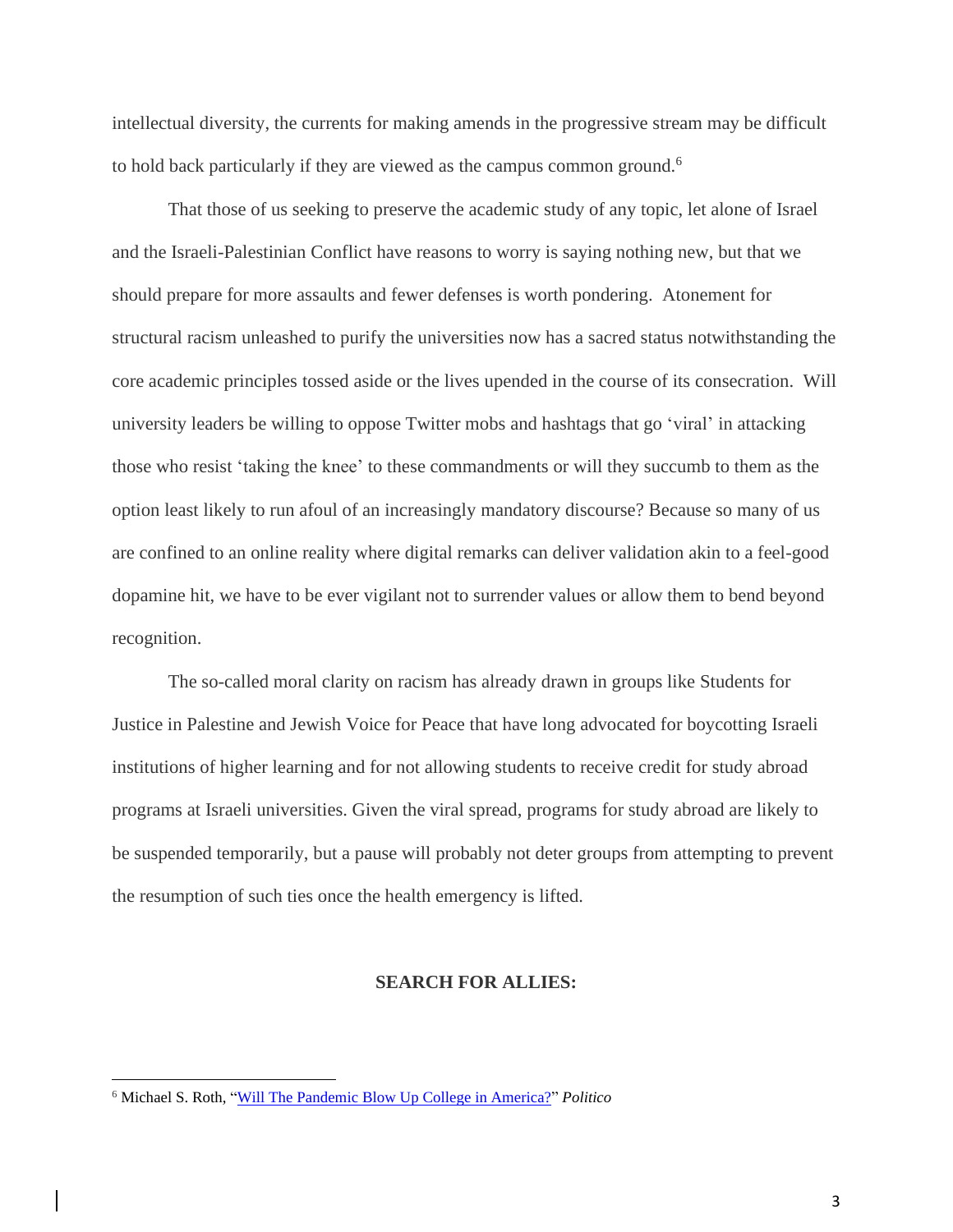This is the pivotal moment to search for Allies, for people who believe that the problems associated with structural racism should be addressed without dismissing the core principles of the academy that protect the integrity of research and the excellence of teaching. Administrative support for subordinating these values to an anti-racism agenda using disciplinary tools to eliminate not only racial bigotry but also what is labeled white patriarchy could dramatically transform universities from places of dynamic discourse and fresh perspectives to institutions drawing boundaries over word and deed. Discussions of anti-racist programs are inevitably debating the distribution of power. The possibility of introducing a new locus of power in the academy ought to generate incentives for participation from faculty who normally avoid campus disputes. Because if this revolution finds its way on to the campus, it endangers the very meaning of the scholarly mission.

If lockdowns and quarantines taught us anything, it is the importance of nurturing the mind and imagination. Even our 'selfie' age needs literature to understand how to live simultaneously preoccupied with daily chores while acknowledging the dark pulsing terror of one or another global crisis. We live in a confessional age that prizes vulnerability and truth telling when it hurts—especially if it hurts. Perhaps, this is one reason why the relevance of the humanities has only been intensified in these past months when we have been forced to keep at a safe distance from contagion. We cannot touch; we cannot join together to celebrate milestones or to mourn losses. COVID-19 is as much a social as physical disease. Judging by online orders, people are looking for books that convey the suffering accompanying plagues. At a time when there are many forms of home entertainment available, people have been drawn more to classical studies that explain what it means to confront a force that can only be contained by practices of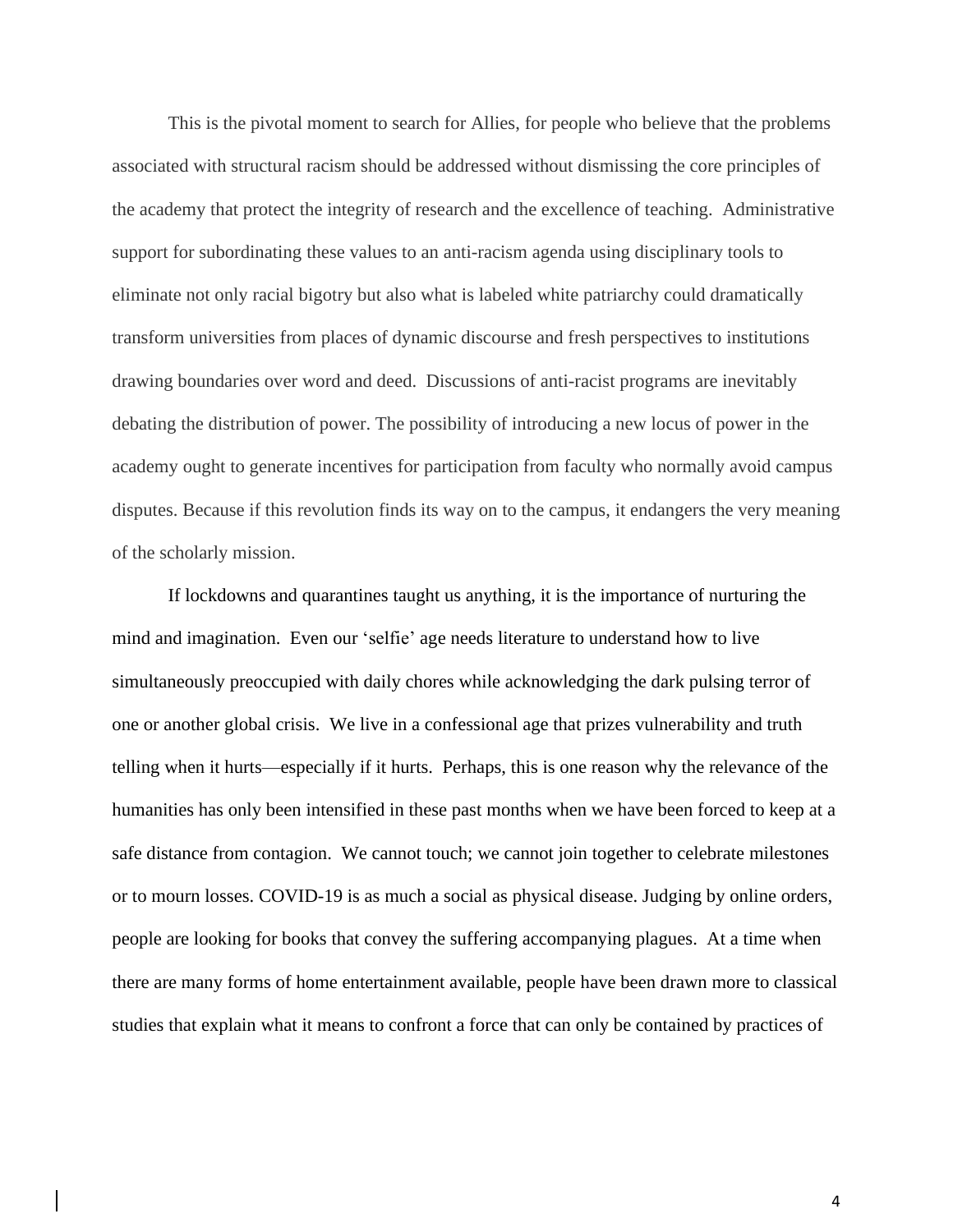isolation totally at odds with human instincts. When it is impossible to touch, it is more important than ever to imagine.

American universities are heirs to an important intellectual tradition and to core principles that place a high value on the life of the mind and on a free exchange of ideas. The allure of the American campus to students from all over the world comes primarily because it has always existed as free a place for thought and speech on this planet. International students are drawn to American universities by the idea of becoming something new, trying out new roles and identities perhaps only temporarily and briefly but long enough to discover the connections they have with others who carry and/or observe quite different customs and traditions. The promise of examining the individual life is not escape; it is revelation. American universities must continue to strengthen an educational culture of dissent where moral ideas are debated freely and where no one is shamed for holding views contrary to the mainstream.

A genuinely scholarly community promotes the energetic exchange of ideas for the purpose of nurturing new voices. For what is it we scholars are trying to accomplish? Surely our combined academic progress is measured not only in the discovery of answers but also in the production of the next set of questions to probe and in the creation of a new generation prepared to offer its answers. This collaborative effort is strengthened when we can come together to exchange ideas and information. We learn from listening to one another. The people backing the emergent rhetoric are proposing a sweeping theory of what sorts of speech threaten 'harm,' intending to impose a dictionary not only of acceptable terms but also and more ominously, of rules structuring how these terms are to be used. That such a move is likely to narrow the range of topics for research is as obvious as the chilling effect it will cast on a new generation who might, under different circumstances, consider a career in the academy.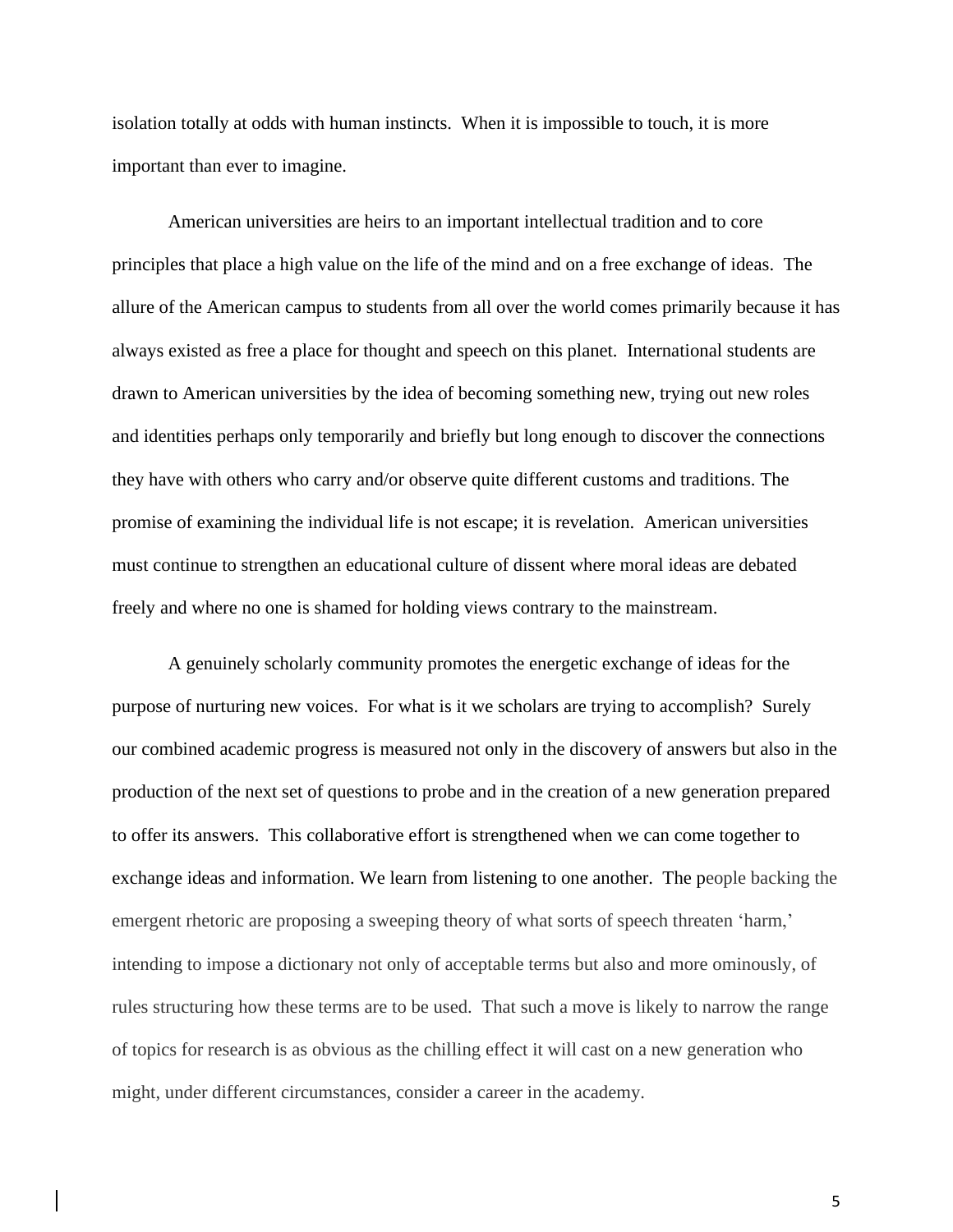Those of us writing about Israel and the Middle East Conflict are something of expert witnesses on how a radically and thoroughly a hegemonic lexicon can degrade scholarship. Starting with a presumption of complexity challenges the so-called intersectional rubric where diverse histories and cultures are force-fed into a binary narrative dividing the globe into oppressor/oppressed. That the vocabulary coming from this binary view has achieved dominance in the academic study of Israel and of the Israeli-Palestinian Conflict has resulted in placing emphasis on purported feelings over hard evidence and in pigeonholing events into moral absolutes that appeal to emotions or to a larger ideological agenda. Fitting developments into a predetermined narrative undermines the demanding work and mission of scholars in uncovering new knowledge, a critical shortcoming in trying to explain the reasons for the persistence of the Israeli-Palestinian Conflict. A binary perspective on almost any controversial topic has to sound a discordant note to gender theorists. A shared opposition to such thinking may be able to draw those who teach and write about gender into an academic alliance on curricular matters and the importance of unfettered research.

## **WHAT MUST BE DONE AND WHAT CAN BE DONE BY THE ACADEMIC ENGAGEMENT NETWORK**

It is often forgotten that although COVID-19 taketh, COVID-19 also giveth. Confinement has substantially expanded the number of webinars offered by think tanks and policy programs that deal with Israel and the Middle East and has widened access to them. The internet connects people who work and write beyond the campus perimeter, and it reaches all parts of the world. The web can thus provide the intellectual space for broadening knowledge and for allowing debate without personal abuse. There are now multiple possibilities for reaching students, faculty, and administrators through zoom presentations, and AEN should take